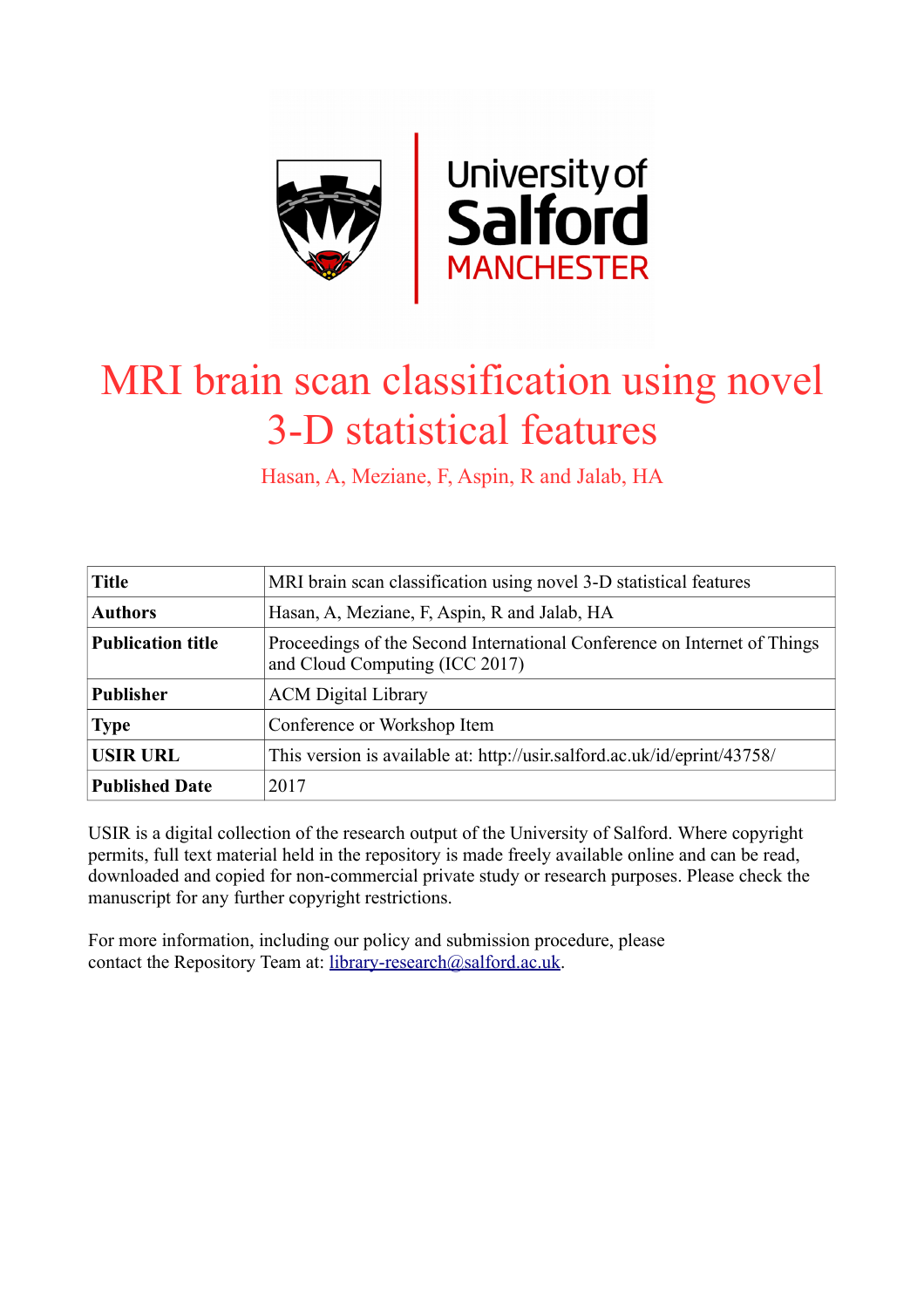# **MRI Brain Scan Classification Using Novel 3-D Statistical Features**

Ali M. Hasan Al-Nahrain University, College of Medicine, Baghdad, Iraq. School of Computing, Science and Engineering, University of Salford, Manchester, UK. a.hasan4@edu.salford.ac.uk. Farid Meziane and Rob Aspin School of Computing, Science and Engineering, University of Salford, Manchester, UK. f.meziane@salford.ac.uk, r.aspin@salford.ac.uk.

Hamid A. Jalab Faculty of Computer Science and Information Technology. University of Malaya, 50603 Kuala Lumpur, Malaysia. hamidjalab@um.edu.my

# **ABSTRACT**

The paper presents an automated algorithm for detecting and classifying magnetic resonance brain slices into normal and abnormal based on a novel three-dimensional modified grey level co-occurrence matrix approach that is used for extracting texture features from MRI brain scans. This approach is used to analyze and measure asymmetry between the two brain hemispheres, based on the prior-knowledge that the two hemispheres of a healthy brain have approximately a bilateral symmetry. The experimental results demonstrate the efficacy of our proposed algorithm in detecting brain abnormalities with high accuracy and low computational time. The dataset used in the experiment comprises 165 patients with 88 having different brain abnormalities whilst the remaining do not exhibit any detectable pathology. The algorithm was tested using a ten-fold cross-validation technique with 10 repetitions to avoid the result depending on the sample order. The maximum accuracy achieved for the brain tumors detection was 93.3% using a Multi-Layer Perceptron Neural Network.

# **CCS Concepts**

**• Artificial intelligence** ➝ **Image segmentation**

# **Keywords**

Magnetic resonance imaging; Modified Grey Level Co-occurrence Matrix; Multi-layer perceptron Neural Network; Support Vector Machine; Linear Discriminant Analysis.

# **1. INTRODUCTION**

Medical image analysis is a rewarding field for investigating, developing and applying methods of image processing, computer vision and pattern recognition. Medical images are different from other images, as they show distributions of various physical features measured from the human body, and attributes that are not otherwise accessible [\[1\]](#page-5-0). The role of image processing in medicine has been expanded with the progress of medical imaging technologies. Many of these technologies show a projection of the 3D human body onto a 2D plane and slice images in such a way that the slices may be stacked to create a volume model. Diagnostic imaging is an invaluable tool in medicine today. Standard medical imaging techniques include ultrasonography (US), computed tomography (CT) and magnetic resonance imaging (MRI). MRI is a popular imaging technique because it provides more detailed information about tumor types, position and size. Image processing has now been embedded in medical systems and applications and is used widely in medicine from diagnosis to therapy. Brain tumors are different from other neoplasms such as lung and breast, because

they are complicated pathologically, difficult to diagnose and considered to have a high morbidity and require special studies [\[2\]](#page-5-1). Brain tumors and stroke lesions in particular are crucial cases in medical imaging as their accurate detection and segmentation have a significant influence on clinical diagnosis. They also help in predicting prognosis and treatment in addition to being beneficial for the general modelling of the brain's pathologies and its anatomical construction [\[3\]](#page-5-2).

In current clinical routines, most of the clinicians' time is spent on data examination and interpreting medical images. Therefore, it is desirable to have a high level of experience to carry out manual and accurate segmentation and classification of these images in order to achieve the final diagnosis. However, due to the large number of slices which are produced by medical scanners, the manual detection of tumors is considered to be very cumbersome, a time consuming task and prone to human errors. They are evaluated either based on qualitative criteria by observing hyper intense tissue appearance or by depending on primitive quantitative measures such as the largest diameter visible from the axial viewing [\[4,](#page-5-3) [5\]](#page-5-4).

The main objective of this study is to compare and evaluate the results reported in an early study by the authors [\[6\]](#page-6-0) with the current results using three-dimensional feature extraction method in terms of accuracy and computational complexity. The proposed method is used to extract the texture features that are used to discriminate normal and pathological patients without any clinician's interception; hence reducing clinicians' examination and interpretation time. The remainder of the paper is organized as follows, in Section 2, we review some related work and introduce the contribution of this research. In Section 3, material and methods are described. In sections 4 and 5 we demonstrate how the features are extracted and classified respectively. The experimental results are discussed in Section 6. Finally, the conclusions are drawn in Section 7.

# **2. RELATED WORK**

[Chaddad \[7\]](#page-6-1) presented a novel method for Glioblastoma (GBM) feature extraction from MRI scans based on the Gaussian mixture model (GMM) features. The proposed method is composed of a preprocessing step which included normalization and noise removing. This was followed by the tumor area detection by using thresholding segmentation, and then by features extraction by using GMM. [Kharrat, et al. \[8\]](#page-6-2) an[d Beura, et al. \[9\]](#page-6-3) used Grey Level Cooccurrence Matrix method (GLCM) and wavelet features to extract texture features in their studies. [Kharrat, et al. \[8\]](#page-6-2) developed an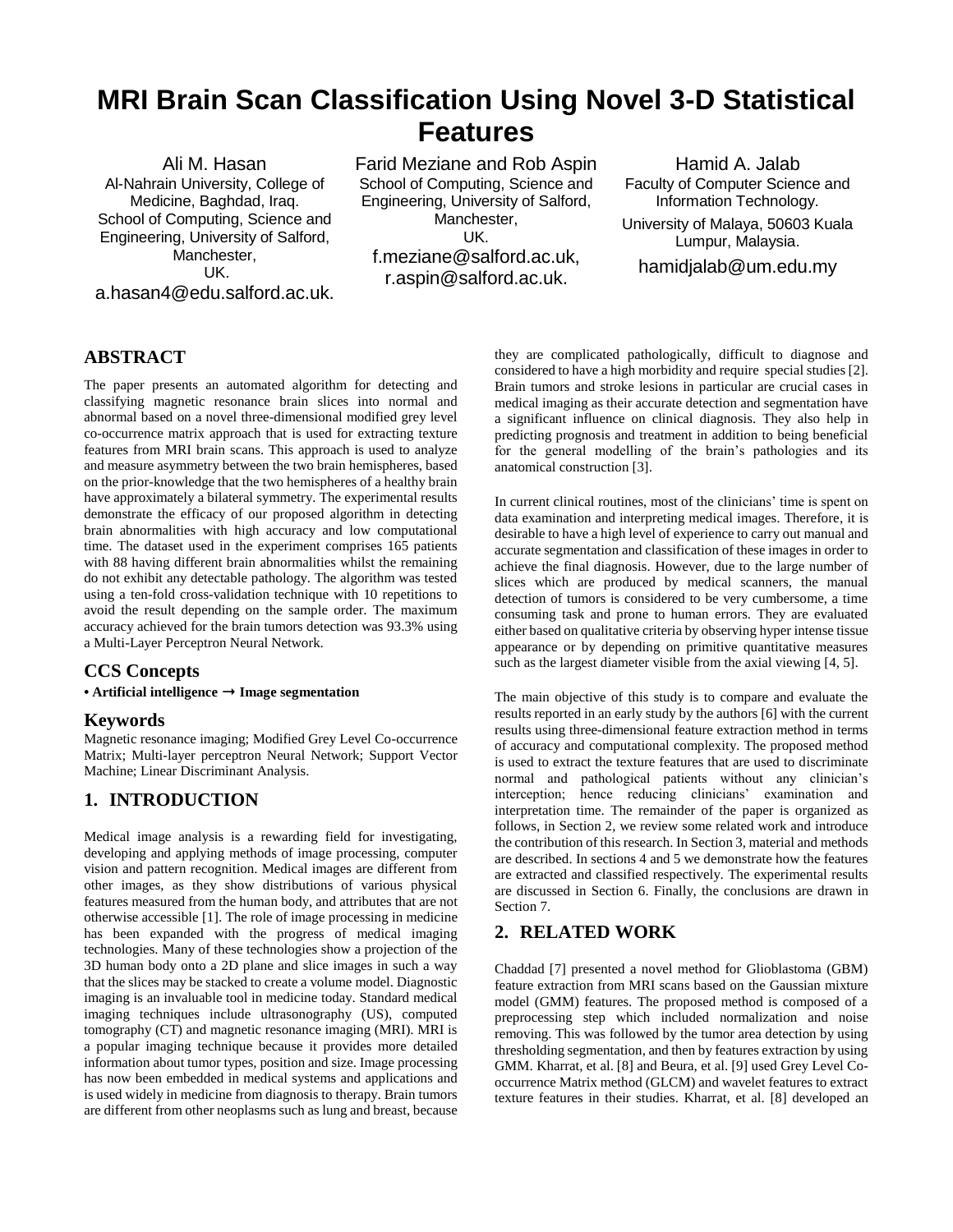automated algorithm to classify the MRI brain tumors into normal, benign and malignant. [Beura, et al. \[9\]](#page-6-3) used these texture features to classify the breast tissues into normal, benign and malignant tumors by using mammogram images and the significance of the features were measured by using the F-statistic method. [Pantelis](#page-6-4)  [\[10\]](#page-6-4) combined three methods for texture feature extraction; GLCM, first order statistical method and grey level run length matrix (GLRLM) to discriminate the normality and abnormality of MRI brain scanning images. SVM was used to classify a dataset of 67 patients which included T1-w with contrast enhancement of MRI brain scans, and the achieved accuracy was 93%[. Gomez, et al. \[11\]](#page-6-5) proposed an automated system to classify breast lesions in ultrasound images by using the GLCM method. Linear discriminant analysis (LDA) was used to classify the extracted features and the maximum acceptable classification rate was 87%. [Qinggang, et al. \[12\]](#page-6-6) combined in their algorithm two texture features extraction methods; Gabor filter and GLCM methods in addition to principle component analysis (PCA) that was used to optimize the extracted features. [Lahmiri and Boukadoum \[13\]](#page-6-7) developed a new methodology for automatic features extraction from biomedical images to discriminate the normality from the abnormality. The authors exploited the spatial orientation of high frequency textural features of the given images by applying the 2D DWT, then a Gabor filter bank was applied on the high frequency sub-band at different frequencies and orientations. The classification was performed using SVM, such that, 86%, 68% and 50% were the maximum classification accuracy of T2-w MRI brain images, mammograms and retina respectively. Similarly, [Sachdeva, et al. \[14\]](#page-6-8) used five techniques for texture features extraction to classify the MRI brain tumors into multiclass. These five techniques were Laplacian of Gaussian (LoG), GLCM, rotation invariant local binary patterns (RILBP), intensity-based features (IBF), and directional Gabor texture features (DGTF). Finally, these features were classified by artificial neural network (ANN) after implementing PCA for data reduction. The overall classification accuracy achieved was 91% to classify a dataset of 428 T1c-w MRI brain scanning images. [Nabizadeh and Kubat \[15\]](#page-6-9) proposed a fully automatic system which was able to detect slices that included tumor and to delineate the tumor area in addition to segmenting it. Five effective texture-based statistical feature extraction methods have been used; first order statistical features, GLCM, GLRLM, histogram of oriented gradient (HOG) and local binary pattern (LBP). A PCA was used for feature reduction. 97.4% accuracy was achieved for identifying the brain tumors using SVM. T1-w and FLAIR MRI images of 25 pathological patients were used in this study. [Saritha, et al. \[16\]](#page-6-10) and [Kalbkhani, et al. \[17\]](#page-6-11) used wavelet features for analyzing the MRI brain images. The majority of the proposed anatomical feature extraction techniques utilize two-dimensional (2D) texture analysis, and the 2D approaches have some difficulties especially when the major axis of the desired object is not perpendicular to the image plane or when there is a degree of skewness [\[18\]](#page-6-12). Although the 2D approaches are relatively fast, they might lose relevant information present in neighboring slices of MRI, contribute to obtain high dimensional feature vector because they might lose relevant information present in neighboring slices of MRI, contribute to obtain high dimensional feature vector because they aggregate feature from multiple slices are used for implementing 2D approaches. We address the abovementioned shortcoming by proposing a new algorithm that is used to extract texture features from MRI brain scans in a threedimensional (3D). In addition, we compare the results of this study with the 2D approach developed in [\[6\]](#page-6-0).

# **3. MATERIAL AND METHODS**

The main objective of this research is to investigate the use of texture features that are extracted from volumetric data of MRI for distinguishing the normality and abnormality of MRI brain scans. The overall flow chart of the proposed algorithm was explained in details in [\[6\]](#page-6-0). It starts with the data collection phase from the Iraqi hospital. A set of algorithms in the pre-processing stage are implemented and they are followed by a features extraction algorithms by the proposed a three-dimensional modified grey level co-occurrence matrix (3DMGLCM), and finalized by the classification.

# **3.1 Data Collection**

The same data set of MRI brain scans that was used in [\[6\]](#page-6-0), is used in this study. The dataset was collected from one of Iraqi hospital, and includes 165 patients, they were collected from two different scanners. 88 patients have pathological brain scanning and 77 patients have normal brain scanning.

# **3.2 Image Preprocessing**

Image pre-processing is an important step and associates with preparing the MRI brain scanning images for the main processing tasks of this project. Typically, it includes image resizing, image enhancement, standardizing intensity range, MSP detection and correction, and aligning the MRI slices into the same spatial location. These algorithms were developed and explained in details in [\[6,](#page-6-0) [19\]](#page-6-13).

# **4. Proposed Feature Extraction Method**

The fundamental objective of any diagnostic medical imaging investigation is tissue characterization. The texture analysis is an important way of providing unique information on the texture, or spatial variation of pixels from medical images [\[3\]](#page-5-2). Texture analysis methods are useful for studying and discriminating between pathologically different regions on medical images because it provides better performance than human eyesight in discriminating certain classes of texture. Practically it requires careful consideration of the significance of the individual features to achieve high discrimination by reducing the effect of heavily correlated features, and the features with little discriminatory power [\[20\]](#page-6-14). The choice of appropriate features depends on the particular image and the application and they should be reliable such that the features of the same class should have similar values, uncorrelated in order to avoid the wasteful in computation [\[21\]](#page-6-15), and they should be extracted in a reliable way [\[22,](#page-6-16) [23\]](#page-6-17). In this study, we concentrate on textural feature because there are no specific size and organized shapes of the brain tumors in addition it may appear in different image intensities [\[24\]](#page-6-18). The texture features will be extracted from MRI brain slices to encode clinically valuable information by the proposed modified grey level co-occurrence matrix (3DMGLCM) method that will be used to measure statistically the similarity between the two separated volumetric hemispheres of the brain. Initially, prior pre-processing algorithms that should be taken to prepare the MRI brain slices for texture features extraction by 3DMGLCM are explained in details in details in next sections [\[6\]](#page-6-0).

# **4.1 Three-Dimensional Modified Grey Level Co-occurrence Matrix 3DMGLCM Algorithm**

The proposed algorithm gives information about the patterning of the texture of MRI brain scanning images which could be used to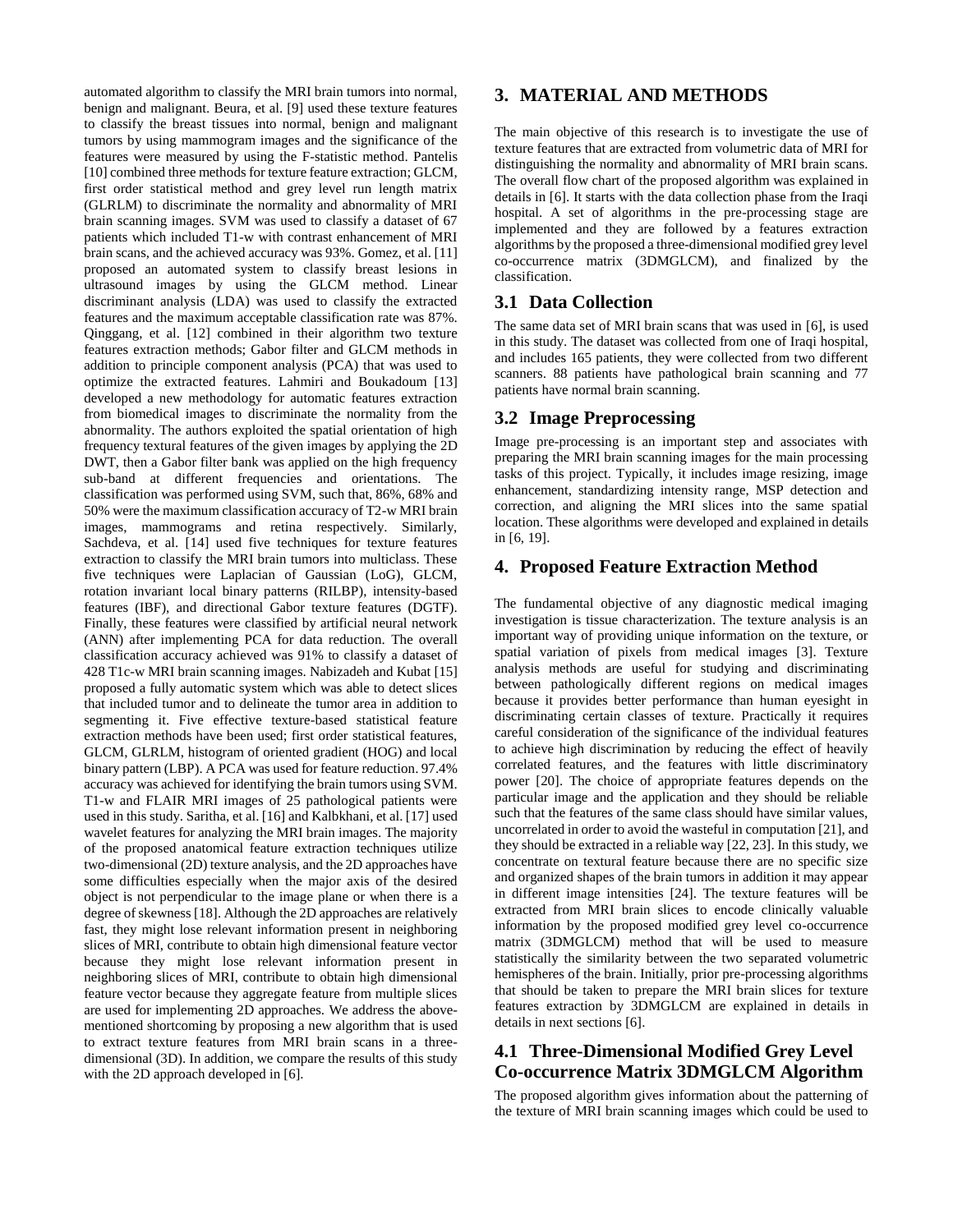calculate textural features. These features are extracted from volumetric data of MRI brain scans and used to measure statistically the degree of symmetry between the two hemispheres of the brain. It is a second order statistical method and used to generate texture features of MRI brain scans by computing a spatial relationship of the joint frequencies of all pairwise combinations of grey levels configuration of each pixel in the left hemisphere of the brain, which is considered as a reference pixel, with one of the nine opposite pixels in the right hemisphere according to the nine offsets. These nine pixels are distributed among three opposite successive slices according to the nine offsets  $\theta$ = (45,45), (0,45), (315,45), (45,0), (0,0), (315,0), (45,315), (0,315), (315,315), and one distance d=1. Figure 1 shows how the joint frequencies of all pairwise combinations of grey levels configuration of reference pixel in slice z with nine opposite pixels which are distributed over slices z+1, z, and z-1. Consequently, because each pixel on the left hemisphere has nine opposite pixels on the right hemisphere, nine co-occurrence matrices were obtained for each MRI brain scanning image. Thereafter, each co-occurrence matrix is normalized by the sum of all its elements to calculate the co-occurrence relative frequency between the grey levels of joint pixels in the brain hemispheres. The nine co-occurrence matrices are defined using Eq. 1.

$$
P(i,j)_{(\theta_1,\theta_2)} = \frac{1}{256^2} \sum_{x=1}^{512} \sum_{y=1}^{256} \sum_{z=1}^{z} \begin{cases} 1, & \text{if } L(x,y,z) = i \text{ and } R(x + \Delta x, y + \Delta y, z + \Delta z) = j \\ 0, & \text{otherwise} \end{cases}
$$
 (1)

Where L and R denote the left and right volumetric hemispheres respectively, both of them have size of (512×256×z) pixels.



**Figure 1. Relation between a reference pixel with its opposite nine pixels.**

Where for slice z

If  $\theta_1=0$  and  $\theta_2=0$  then  $\Delta x=0$  and  $\Delta y=0$  and  $\Delta z=0$ , If  $\theta_1=0$  and  $\theta_2=45$ then  $\Delta x=1$  and  $\Delta y=0$  and  $\Delta z=0$ , If  $\theta_1=0$  and  $\theta_2=315$  then  $\Delta x=1$  and  $\Delta y=0$  and  $\Delta z=0$ .

z represents the number of MRI slices of scan. P is the resultant cooccurrence matrix. ∆x, ∆y, and ∆z are changed upon the directions of measured matrix.

For slice z+1

If  $\theta_1$ =45 and  $\theta_2$ =0 then  $\Delta x=0$  and  $\Delta y=0$  and  $\Delta z=1$ , If  $\theta_1=45$  and θ<sub>2</sub>=45 then  $Δx=1$  and  $Δy=0$  and  $Δz=1$ , If  $θ_1=45$  and  $θ_2=315$  then  $\Delta x=1$  and  $\Delta y=0$  and  $\Delta z=1$ .

For slice z-1

If  $\theta_1$ =315 and  $\theta_2$ =45 then  $\Delta x$ =-1 and  $\Delta y$ =0 and  $\Delta z$ =-1, If  $\theta_1$ =315 and  $\theta_2$ =315 then  $\Delta x=1$  and  $\Delta y=0$  and  $\Delta z=1$ , If  $\theta_1=315$  and  $\theta_2=0$ then  $\Delta x=0$  and  $\Delta y=0$  and  $\Delta z=-1$ .

The resultant co-occurrence matrices are approximately symmetric around the forward diagonal for patients who have healthy brain, and asymmetrical for pathological patients.

Figure 2 shows two examples of abnormal and normal MRI brain scanning and corresponding co-occurrence matrix at  $\theta_1=0$  and  $\theta_2=0$ . On the left, the MRI scans of two patients who have pathological and normal brain scanning respectively. On the right, the corresponding co-occurrence matrices of those patients. The computing time for implementing 3DMGLCM for the patient who has 10 MRI slices is about 80 min by using an HP Workstation Z820 with Xeon E5-3.8GHz (Quad-Core), and 16GB of RAM. That means, each slice is required 1.53 min to determine its cooccurrence matrix.

Finally, 21 co-occurrence statistics are extracted from each cooccurrence matrix. These feature were used to measure statistically the degree of symmetry between the two volumetric hemispheres of the brain [\[6\]](#page-6-0).



**Figure 2. A) MRI normal brain scanning image, B) MRI abnormal brain scanning image, C) MGLCM of normal brain scanning and D) MGLCM of abnormal brain scanning.**

#### **4.2 Feature Aggregation**

Due to the proposed 3DMGLCM method determining nine cooccurrence matrices for all MRI slices of each patient, there are 21 descriptors that are determined for each co-occurrence matrix. This mean that, there are 189 descriptors for each MRI brain scan in addition to the cross correlation descriptor that is determined for volumetric MRI brain slices. Consequently, there are 190 descriptors for each MRI brain scan.

### **4.3 Preparing the Extracted Features for Classification**

There are some preprocessing steps that should be performed to prepare the extracted features for classification as they help in improving the accuracy, efficiency and scalability of the classification process [\[25\]](#page-6-19). Features transformation is the process of transforming all extracted features by normalization, into new forms that are more appropriate for the classification process to prevent features with large ranges outweighing those with smaller ones. In this study, the min-max normalization method is used to perform a linear transformation on the extracted features whilst preserving the relationships between the original features [\[25\]](#page-6-19).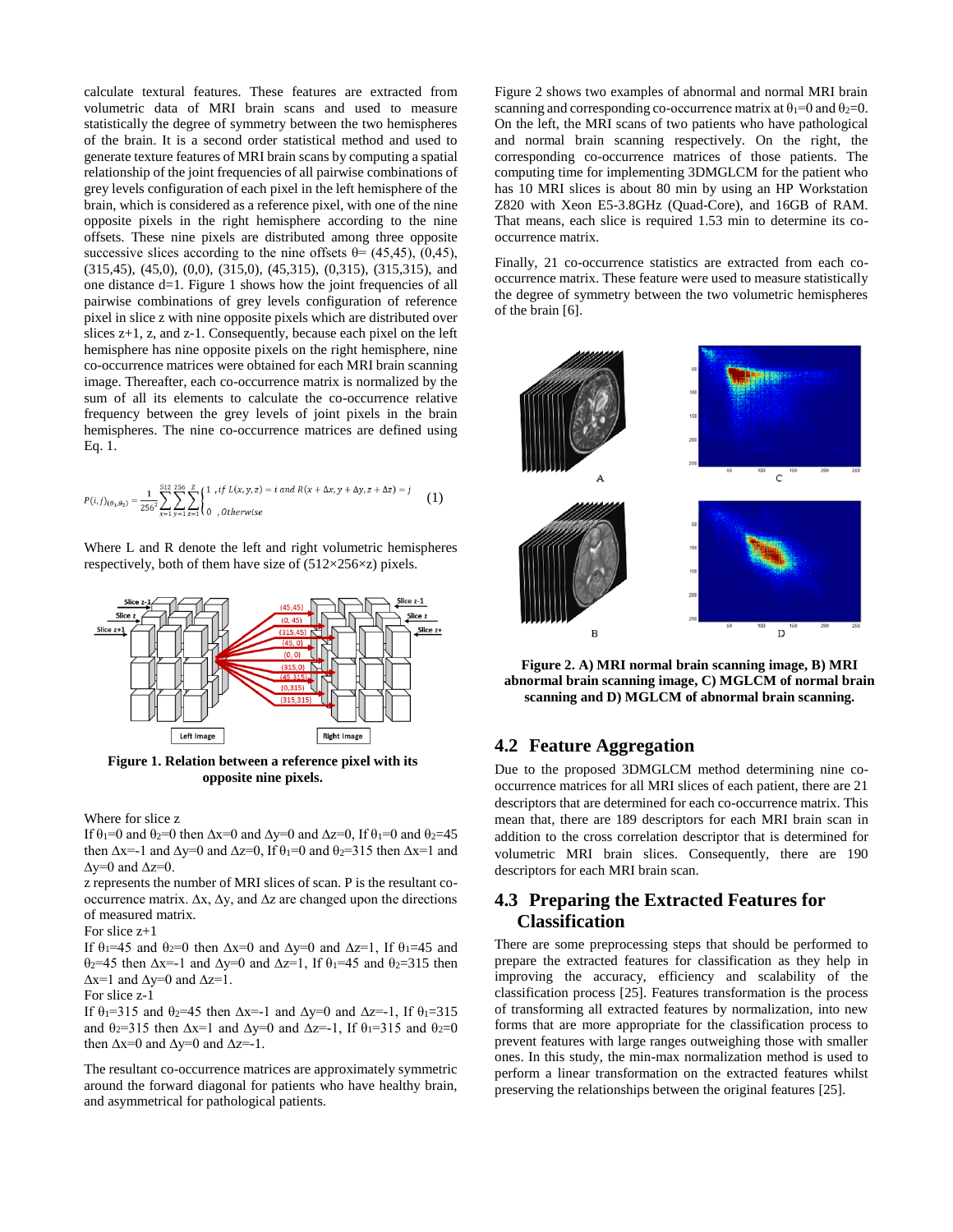Relevance Analysis is the process of identifying and removing irrelevant and redundant features that do not contribute to the classification process. It is also used to reduce computational complexity by transforming high-dimensional data into a meaningful representation of a reduced one. It also contributes to improving the training of the classifier to be faster, more effective and more accurate [\[26,](#page-6-20) [27\]](#page-6-21). A redundant feature is defined as one that it is highly correlated with one or more of the other features, provided both of them are relevant, while the irrelevant predictor can be removed without affecting the classification performance.

In this study, stepwise analysis of variance ANOVA [\[6\]](#page-6-0) is used to measure the significance and relevance of features, it is used to measure the significance of predictors which are extracted by 3DMGLCM. In order to eliminate the features that have small significance as well as minimize the redundancy between features, the F-statistic will be threshold by different threshold values. Such that, the number of features is shrunk when increasing the threshold values. The optimal threshold value is chosen based on examining the classification accuracy of the three classifiers that are used in this study.

#### **4.4 Feature Normalization**

All extracted features are normalized by using min-max normalization approach due to the significant variation between the extracted features that makes some predictors that have great values influence more than other predictors with small values on the behavior of the classifier [\[6,](#page-6-0) [28\]](#page-6-22).

#### **5. Classification**

Classification is the process of sorting objects in an image into separated classes and represents the final step of image processing. Three classifiers are applied and the results are compared. These classifiers are Linear Discriminant Analysis (LDA), Support Vector Machine (SVM), and Multi-Layer Perceptron Neural Network (MLP). Training samples are randomly selected and a 10 folded cross-validation is used to validate the robustness of our proposed system. Cross-validation also helps to prevent overfitting.

#### **6. Experimental Results**

To evaluate the proposed algorithms of this study a set of examples will be implemented using these algorithms.

#### **6.1 Classification Results**

As mentioned earlier, 190 features were extracted for each image using the 3DMGLCM method. The highest classification accuracy was 88.2% achieved by SVM. The performance of 3DMGLCM method was compared with the achieved results of MGLCM method that was described in [\[6\]](#page-6-0). Similarly, the same co-occurrence statistics which were used in this study were computed using the traditional grey level co-occurrence matrix (GLCM) method in order to demonstrate a comparison between these two methods. Four co-occurrence matrices with four orientations  $(0^{\circ}, 45^{\circ}, 90^{\circ})$  and 135°) and distance 1 were computed. The maximum classification accuracy was achieved by MLP at 86%, followed by 82% for SVM and the LDA classifier achieved 74%. Additionally, the performance of the features which were extracted by 3DMGLCM was compared with the Gabor wavelet features that were applied with five different scales and eight orientations using a window size of (33×33). The length of the Gabor feature vector was 655360. The

achieved classification accuracy by the three classifiers was 90% for SVM, 62.5% for LDA and 87.4% for MLP. Figure 3 shows that there is a superiority in classification accuracies of MGLCM than LDA and MLP, while, 3DMGLCM outweighed GLCM when using SVM and MLP classifiers. After implementing the stepwise analysis of variance ANOVA method for relevance analysis, in this study the critical value  $\alpha$  is set to 0.001 in order to get highly significant features. The assessment of the features will depend on both F-statistic value and p-value, as it is not enough that a predictor has a p-value that is less than 0.001 but it should also have a high F-statistic value.



**Figure 3. Number of neurons vs. the mean of RMSE of runs.**

In order to eliminate the features that have small significance as well as minimize the redundancy between features, the F-statistic will be threshold by different threshold values. Different F-statistic threshold values are tested at each run (see Table 1). It is noted that the classification accuracies of the three classifiers have improved and reached the maximum value when the F-statistic threshold value is set to 0, and the best performance of MLP, SVM, and LDA were 93.3%, 88.2% and 76.8% respectively (see Figure 4). The transfer function that was used in the MLP network was the tangent function as well as the scaled conjugate gradient method (*trainscg*) that is suggested by MATLAB was used to update the weights and bias values.

**Table 1. The result of using different F-statistic threshold values on the classification accuracy.**

| F-statistic<br>threshold<br>value | No. of<br>selected<br>predictors | <b>LDA</b><br>Accuracy | <b>SVM</b><br>Accuracy | MLP                        |          |
|-----------------------------------|----------------------------------|------------------------|------------------------|----------------------------|----------|
|                                   |                                  |                        |                        | Size of<br>hidden<br>layer | Accuracy |
| $\theta$                          | 100                              | 76.8%                  | 88.2%                  | 100                        | 93.3%    |
| 30                                | 91                               | 77.3%                  | 88.2%                  | 50                         | 91.8%    |
| 200                               | 73                               | 61.2%                  | 89.3%                  | 60                         | 87.2%    |

The average performance of the MLP network was 93.3% and sensitivity and specificity rates were 94.1% and 92.8% respectively. Consequently, the number of predictors in the feature vector is reduced from 190 to 100 predictors with 90 predictors discarded and considered as irrelevant or redundant features. Eleven relevant and significant features for each angle of the 3DMGLCM are chosen by the ANOVA method namely: contrast,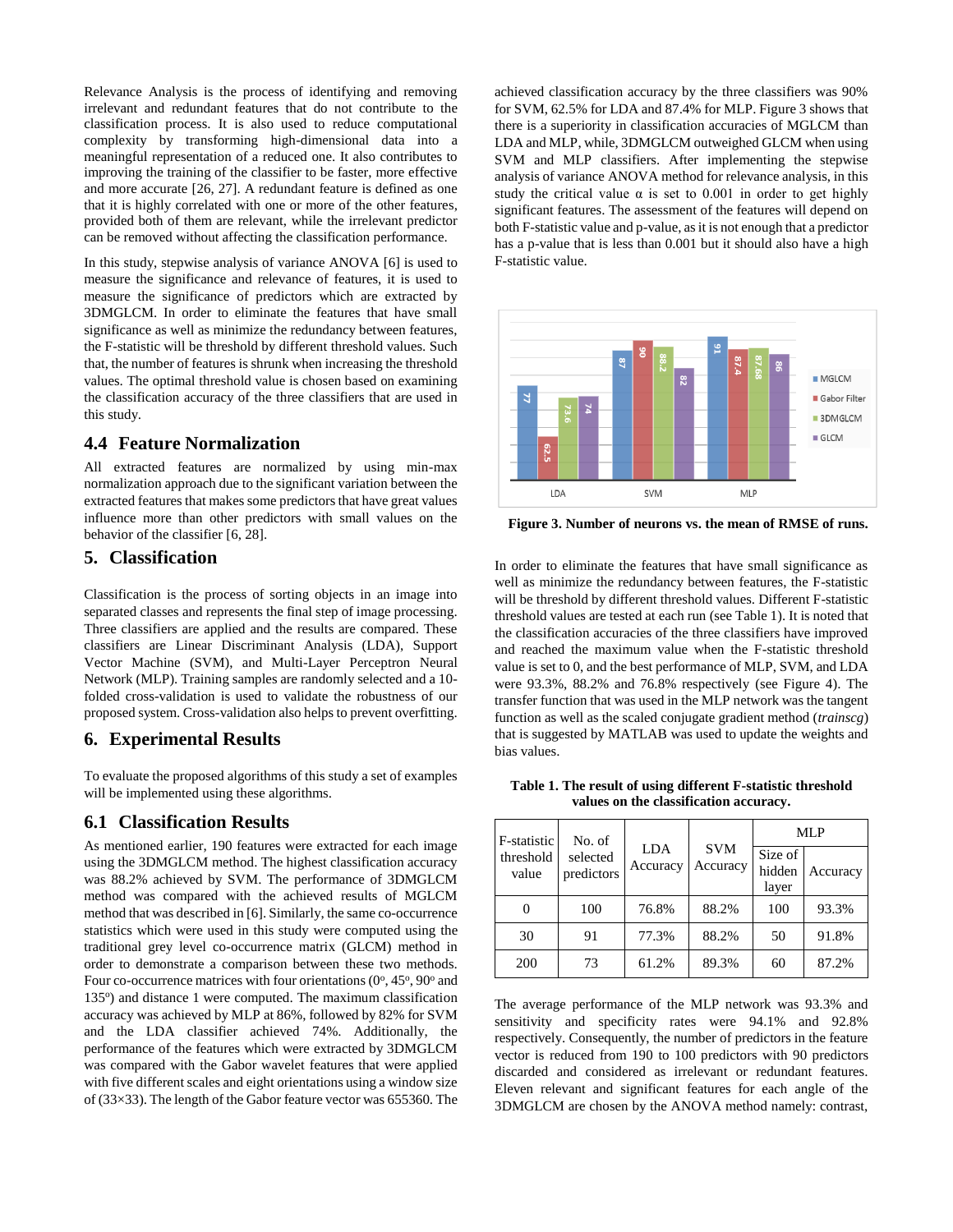correlation, dissimilarity, energy, homogeneity, maximum probability, difference entropy, information measure of correlation I, information measure of correlation II, inverse difference normalized (IDN), inverse difference moment normalized (IDMN), cross correlation. Figure 5 shows how these selected features are significantly different in means and standard errors (SE) between these two groups.

# **7. Discussion**

Since the visual diagnosis of the MRI scans is subjective and depends on the expertise of the radiologist, texture analysis has been widely studied for improving the diagnosis of MRI brain scans.



**Figure 4. The optimal number of features corresponding with optimal threshold value.**



**Figure 5. Textural features (mean ± standard error) of the normal and pathological MRI brain scans.**

A novel 3DMGLCM method was proposed to accelerate and reduce the computational complexity of the texture feature extraction from MRI brain slices of the MGLCM method. This method was implemented on all MRI slices of each patient at the same time instead of extracting texture features from each MRI slice separately from its neighboring slices such as MGLCM method. Over the entire dataset which included 165 patients, the average highest achievable accuracy by 3DMGLCM was 93.3% by using MLP classifier compared with 97.8% was achieved by MGLCM. Since there are nine co-occurrence matrices are computed by 3DMGLCM, the total processing time is TP=9n for all MRI slices of each patient and by using the Big-O notation, we could write  $Tf = O(9n)$ , compared with the Big-O notation of MGLCM was  $Tf = O(9n)$  for each MRI slice. That means the

computation complexity of MGLCM method is multiplied with increasing number of MRI slices. Consequently, the computation time for extracting texture features from MRI brain scanning is reduced from 2.3 min/MRI slice using MGLCM method to 1.53 min/MRI slice using 3DMGLCM method by using an HP Workstation Z820 with Xeon E5-3.8GHz (Quad-Core), and 16GB of RAM. It is concluded, that there is a trade-off between accuracy and computation time, once the accuracy is an important, the computation time will be neglected and vice versa. The MGLCM gives high performance and accuracy in discriminating the normality and abnormality of the brain without needing to implement skull removing.

#### **8. Conclusion**

An automated screening algorithm of MRI brain scanning images is developed to identify brain abnormality. This algorithm helps clinicians to improve the accuracy of the diagnosis and to reduce the diagnosing time. It is observed that the statistical texture features which were extracted by 3DMGLCM are sufficient to discriminate the pathological patients from non-pathological patients by using T2 weighted MRI images because most of the brain tumors appear hyper intense in these images relative to normal brain tissue.

It is also noted, that the achieved accuracy with low computational complexity demonstrates the efficiency of the proposed method for features extraction and its independence from the atlas registration method. A further advantage of our approach is that it uses a single MRI scan modality (T2 weighted image). The 3DMGLCM gives high performance and accuracy in discriminating the normality and abnormality of the brain. However, the method is computationally expensive and memory requirements represent the main disadvantage.

#### **9. Acknowledgement**

We would like to thank the MRI Unit of Al Kadhimiya Teaching Hospital in IRAQ for providing us with the MRI brain scanning images dataset.

#### **10. References**

- <span id="page-5-0"></span>[1] K. D. Toennies, *Guide to medical image analysis: methods and algorithms*: Springer Science & Business Media, 2012.
- <span id="page-5-1"></span>[2] G. Karkavelas and N. Tascos, "Epidemiology, Histologic Classification and Clinical Course of Brain Tumors," in *Imaging of Brain Tumors with Histological* Correlations, A. Drevelegas, Ed., ed: Springer Berlin Heidelberg, 2011, pp. 1-12.
- <span id="page-5-2"></span>[3] N. Nabizadeh, "Automated Brain Lesion Detection and Segmentation Using Magnetic Resonance Images," PhD, Department of Electrical and Computer Engineering, University of Miami, USA, 2015.
- <span id="page-5-3"></span>[4] D. Mortazavi, A. Z. Kouzani, and H. Soltanian-Zadeh, "Segmentation of multiple sclerosis lesions in MR images: a review," *Neuroradiology,* vol. 54, pp. 299-320, 2012.
- <span id="page-5-4"></span>[5] H. Menze, A. Jakab, S. Bauer, J. Kalpathy-Cramer, K. Farahani, J. Kirby*, et al.*, "The Multimodal Brain Tumor Image Segmentation Benchmark (BRATS)," *IEEE*